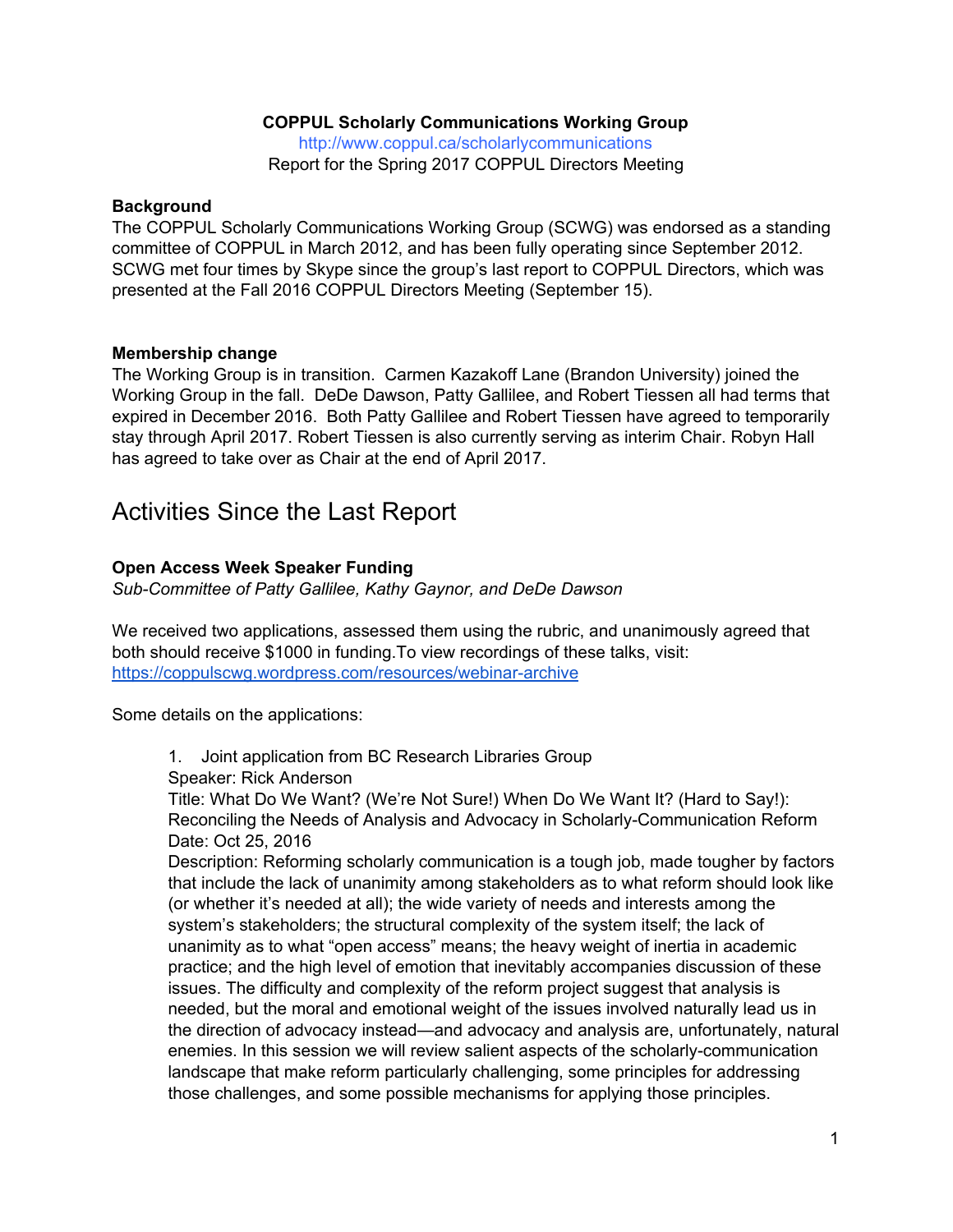# 2. University of Lethbridge Speaker: Gerald Beasley (+panel) Title: Open Access Publishing at the University Date: Oct 27, 2016 Description: We are planning to have a talk, which will be webcast and archived, as well as a panel discussion with our invited guest speaker (Gerald Beasley) and some local researchers and librarians. The talk will be based on Mr. Beasley's experience in Concordia University's successful policy for green open access publishing of all work by their researchers, as well as his evolving thoughts on open access in the university context.

We agreed that both applications were strong for different reasons. The BC application has an internationally important speaker on a unique topic that would be of interest to COPPUL libraries and beyond. The topic is theoretical and will promote discussion – moving the conversation forward. While the Lethbridge application is on a topic that has been much discussed, but its strength is having a regionally important speaker that will focus the discussion on local (and national) issues/perspectives highly relevant to COPPUL libraries. This topic is much more practical and will be useful locally/regionally.

# **Study of copyright practices in Canadian institutional repositories**

Attached is a one page summary of survey results on Canadian institutional repository (IR) copyright practices collected as part of an ongoing study that Patty Gallilee, Robyn Hall and Robert Tiessen are working on. Plans are in place to complete a content analysis of Canadian IRs shortly to go with these survey results, and to disseminate complete findings via presentation and/or publication in the coming months.

## **COPPUL Digital Preservation Network**

The COPPUL Scholarly Communications Group welcomes collaborative, preservation and scholarly communications opportunities created with the ongoing development of the COPPUL Digital Preservation Network. It is envisioned that this network will enable all libraries to participate in the preservation of not only institutional assets but potentially national assets, such as government data, at a time when public information faces real threats from either political actors or data erosion.